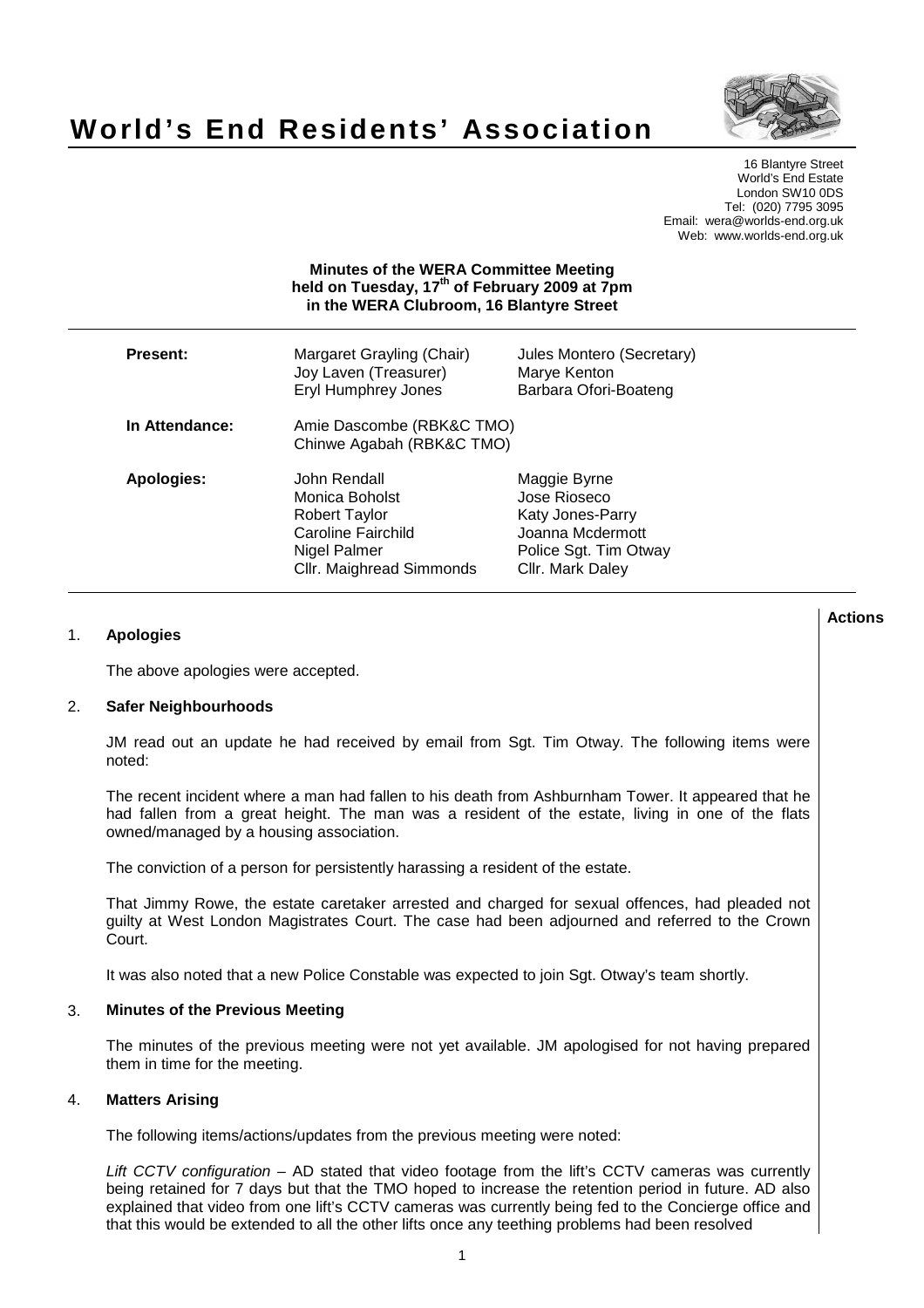|    | Leaseholder Conference – JM stated that he had not received any further correspondence with<br>regards a possible "mini leaseholder conference" on the estate. JM would check with Dan Woods to<br>see if the TMO still intended to proceed with such an event.                                                                                                                                                                                                                                                                                                                                                                                                                                                                                                                                                                    | JM         |
|----|------------------------------------------------------------------------------------------------------------------------------------------------------------------------------------------------------------------------------------------------------------------------------------------------------------------------------------------------------------------------------------------------------------------------------------------------------------------------------------------------------------------------------------------------------------------------------------------------------------------------------------------------------------------------------------------------------------------------------------------------------------------------------------------------------------------------------------|------------|
|    | Recycling – JM stated that he had yet to contact the relevant staff at the Council. AD noted that she<br>would be holding a meeting with the relevant staff herself shortly (see below).                                                                                                                                                                                                                                                                                                                                                                                                                                                                                                                                                                                                                                           | AD         |
|    | Estate Security - JM stated that there had been no further contact or information from Peter Tozer. JM<br>said he would drop Peter an email asking for an update.                                                                                                                                                                                                                                                                                                                                                                                                                                                                                                                                                                                                                                                                  | JM         |
|    | Block entrance to Dartrey Tower - JM stated that this was to be replaced shortly. MK queried whether<br>this was being carried out as major works or as a repair. JM said that he believed it was been carried<br>out as a repair. MK restated her view that she did not believe the current design of the block entrance<br>doors was appropriate for Dartrey Tower.                                                                                                                                                                                                                                                                                                                                                                                                                                                              |            |
|    | Pigeon control measures - JM stated that money from the WCI was not available so any pigeon<br>control measures would probably have to be funded by the ARB.                                                                                                                                                                                                                                                                                                                                                                                                                                                                                                                                                                                                                                                                       |            |
|    | Access to the Tunnel - Committee members recounted the events that transpired when several OCS<br>operatives (none of which worked on World's End) turned up one evening and removed a pile of<br>fridges from the tunnel. There was some concern that OCS staff beyond those that worked on the<br>estate had keys/access to the tunnel, in particular given the recent security incidents in the Blantyre<br>Tower pump room. AD offered to investigate.                                                                                                                                                                                                                                                                                                                                                                         | AD         |
|    | Bench in Play Area - EHJ stated that she had been contacted by Alasdair Manson who had told her<br>that the bench was now ready to be installed. EHJ was concerned that the bench did not appear to be<br>the one that had previously been chosen by the Committee. EHJ would liaise with Terry and ensure<br>the correct bench was installed.                                                                                                                                                                                                                                                                                                                                                                                                                                                                                     | <b>EHJ</b> |
| 5. | <b>Estate Management</b>                                                                                                                                                                                                                                                                                                                                                                                                                                                                                                                                                                                                                                                                                                                                                                                                           |            |
|    | AD provided the meeting with an update. AD stated that the works to the Blantyre Centre were now<br>effectively complete and that she and her staff were in now the process of moving in. The Centre<br>would accommodate four neighbourhood officers, as well as herself and a receptionist - Nadia. AD<br>stated that Leasehold Services also expected to hold regular, monthly surgeries from the Centre. AD<br>explained that once her team had settled into the new office she wanted to produce a "neighbourhood<br>newsletter" to inform all residents in the office's coverage area of the services it provided. AD<br>explained that the telephone numbers of the staff who would be working in the Centre had not been<br>made public yet, as there was the possibility that these might change in the very near future. | AD         |
|    | MG noted that residents from other TMO managed properties were finding it a bit difficult to locate the<br>office and suggested that the estate maps be updated to indicate the location of the office and that<br>signs be placed on some of the lamp posts on the various paths/roads into the estate (along Blantyre<br>Street, Alexander Passage, the Piazza, World's End Place etc).                                                                                                                                                                                                                                                                                                                                                                                                                                          | AD         |
|    | It was noted that CA was pregnant and would be leaving the TMO in the next couple of weeks. AD<br>expected to begin interviewing candidates for the post shortly.                                                                                                                                                                                                                                                                                                                                                                                                                                                                                                                                                                                                                                                                  |            |
|    | AD noted that the TMO and the Safer Neighbourhoods team were still working on putting the dog<br>register into practice. All new tenants were being advised that they required permission to keep a dog<br>on the estate, that they would be expected to sign up to responsible dog owner agreement if they<br>wanted to keep a dog, and that permission would be withdrawn should they fail to behave acceptably.<br>The dog register would also be reviewed twice a year. AD also noted a borough-wide initiative to<br>encourage "responsible" dog ownership amongst younger residents.                                                                                                                                                                                                                                         |            |
|    | MG noted that she believed the PCSOs had now received the training required to enforce the dog<br>control order that was in effect on the estate and suggested that signs be put up to that effect.                                                                                                                                                                                                                                                                                                                                                                                                                                                                                                                                                                                                                                |            |
|    | AD was told that a large Great Dane appeared to be living on the estate and was provided with<br>information and photographs on a number of dog owners and dogs who were behaving anti-socially in<br>the estate's communal gardens.                                                                                                                                                                                                                                                                                                                                                                                                                                                                                                                                                                                               | AD / CA    |
|    |                                                                                                                                                                                                                                                                                                                                                                                                                                                                                                                                                                                                                                                                                                                                                                                                                                    |            |

Information was also provided to AD on the following issues: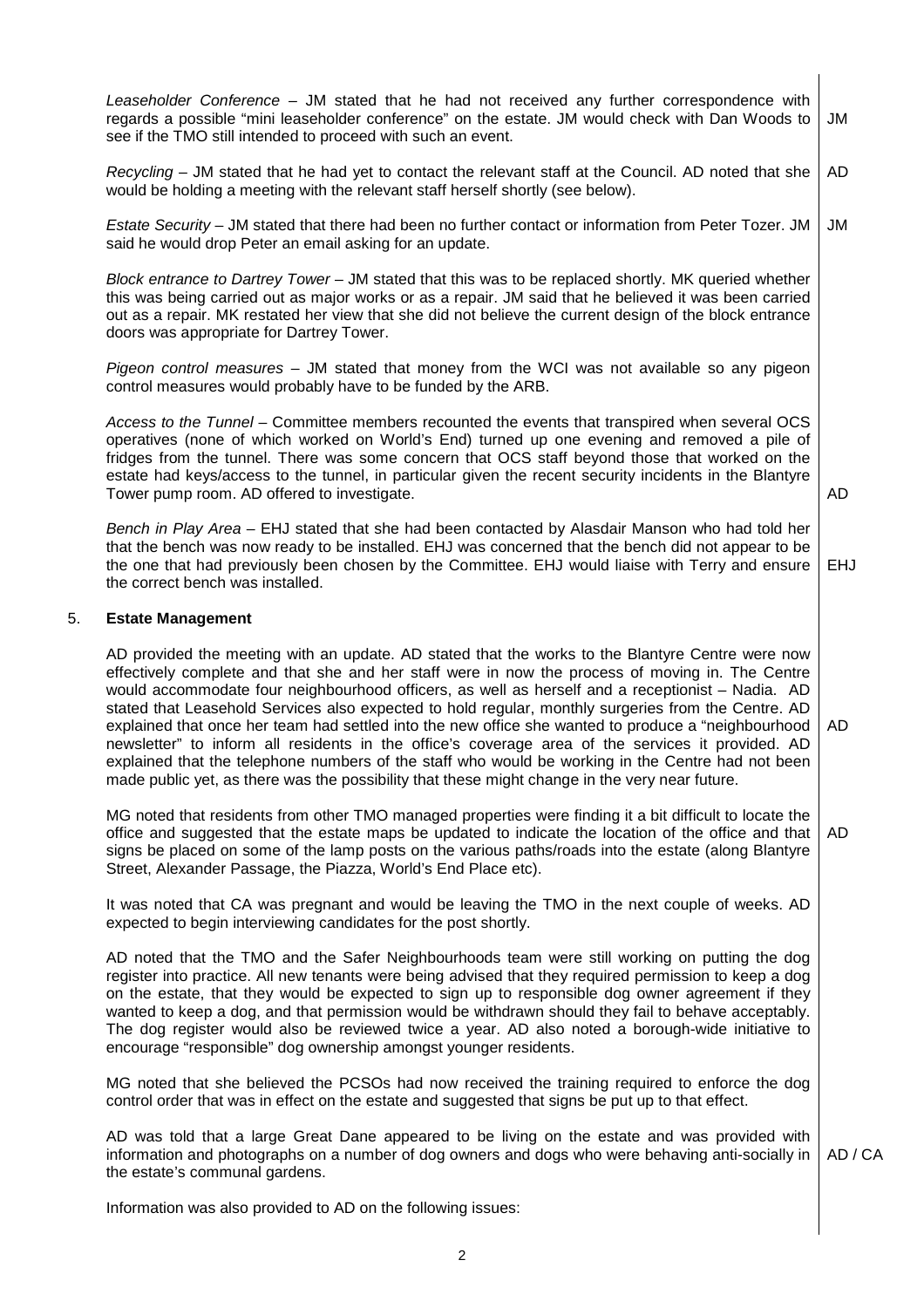|    | That rubbish that had been dumped near the entrance to Blantyre Tower, in particular items of rubbish<br>containing the offending resident's name and address.                                                                                                                                                                                                                                                                                                                                                                                                                                                                                                                                                                                                                                                                                                                                                                 | AD / CA  |
|----|--------------------------------------------------------------------------------------------------------------------------------------------------------------------------------------------------------------------------------------------------------------------------------------------------------------------------------------------------------------------------------------------------------------------------------------------------------------------------------------------------------------------------------------------------------------------------------------------------------------------------------------------------------------------------------------------------------------------------------------------------------------------------------------------------------------------------------------------------------------------------------------------------------------------------------|----------|
|    | That the resident in Blantyre Tower throwing toilet paper out of their window was still doing so. As the<br>situation had now persisted for several months significantly more stringent action to was clearly<br>required.                                                                                                                                                                                                                                                                                                                                                                                                                                                                                                                                                                                                                                                                                                     | AD / CA  |
|    | Damage to the lawn in the sheltered garden near Greaves Tower that appeared to have been caused<br>by a dog.                                                                                                                                                                                                                                                                                                                                                                                                                                                                                                                                                                                                                                                                                                                                                                                                                   | AD / CA  |
|    | That four of the lamp-posts at the end of Blantyre Street were inoperative and that the end of the<br>street was very dark as a result.                                                                                                                                                                                                                                                                                                                                                                                                                                                                                                                                                                                                                                                                                                                                                                                        | AD / CA  |
|    | That much of the estate's lighting appeared to be on all day. A request was made that the relevant<br>sensors/timers be checked.                                                                                                                                                                                                                                                                                                                                                                                                                                                                                                                                                                                                                                                                                                                                                                                               | AD / CA  |
| 6. | Drains / Sewage / Leaks                                                                                                                                                                                                                                                                                                                                                                                                                                                                                                                                                                                                                                                                                                                                                                                                                                                                                                        |          |
|    | EHJ noted repeated problems with the estate's drains and communal waste pipes and repeated her<br>previous request that all of the main drains and waste pipes on the estate be inspected. EHJ believed<br>that such an inspection would reveal that many required extensive cleaning to remove built up waste<br>and lime scale which was probably reducing the capacity and effectiveness of the drain. AD said she<br>would pass on the request to Technical Services. Several Committee members reported minor issues<br>with their drains (e.g. often draining slowly etc).                                                                                                                                                                                                                                                                                                                                               | AD       |
|    | JM described a report he had received from a tenant in poor health who had a blocked bath drain<br>which they had been unable to clear themselves. When they contacted TMO customer services they<br>had been advised that they would have to clear it themselves. JM had pursued the matter and the<br>drain had eventually been cleared by a TMO contractor. JM asked AD whether tenants could<br>reasonably expect the TMO to clear blocked drains in such circumstances. AD said that tenants were<br>expected to make a reasonable effort to clear drains themselves but should always contact the TMO<br>for assistance where they had been unable to do so. Several Committee members stated that<br>expecting tenants to carry out plumbing repairs was not only unreasonable but unwise; it could lead to<br>more serious problems, such as leaks, as a result of their inexperienced attempts to fix their problems. |          |
|    | BO-B noted that she had ongoing problems with rubbish being dumped into her balcony by youths<br>loitering on the walkway above (Upper Dartrey Walk) as well as waste from pigeons. It was suggested<br>that the TMO needed to find some way to move on the groups of youths loitering on the walkways as<br>the RA had received similar complaints from residents living in sheltered accommodation (principally<br>Middle Dartrey Walk). Several Committee members suggested netting the balcony to deter pigeons.                                                                                                                                                                                                                                                                                                                                                                                                           | AD/TO    |
|    | The following items were also noted:                                                                                                                                                                                                                                                                                                                                                                                                                                                                                                                                                                                                                                                                                                                                                                                                                                                                                           |          |
|    | Two leaks in the ground floor lift lobby of Greaves Tower were ongoing. One of the leaks, in the far<br>corner of the lift lobby, appeared to be new.                                                                                                                                                                                                                                                                                                                                                                                                                                                                                                                                                                                                                                                                                                                                                                          | AD / CA  |
|    | Two leaks on Upper Whistler Walk. One outside the front door of 43 Upper Whistler Walk and one<br>between the front doors of flats 37 and 38 Upper Whistler Walk.                                                                                                                                                                                                                                                                                                                                                                                                                                                                                                                                                                                                                                                                                                                                                              | AD / CA  |
|    | A leak in the void space adjacent to the Blantyre Centre. AD said she was aware of it.                                                                                                                                                                                                                                                                                                                                                                                                                                                                                                                                                                                                                                                                                                                                                                                                                                         | AD / CA  |
|    | That someone was persistently feeding the pigeons. It was suggested that a letter be sent out advising<br>all residents not to do so.                                                                                                                                                                                                                                                                                                                                                                                                                                                                                                                                                                                                                                                                                                                                                                                          | AD / CA  |
|    | That workmen had been seen working on the roof of Upper Blantyre Walk apparently clearing the<br>drains. They had cleaned some but left others untouched. AD offered to investigate. It was also noted<br>that there was a significant amount of rubbish on several of the flat roofs and that this had yet to be<br>cleared.                                                                                                                                                                                                                                                                                                                                                                                                                                                                                                                                                                                                  | AD       |
| 7. | <b>Council Proposal for No Drinking Zone</b>                                                                                                                                                                                                                                                                                                                                                                                                                                                                                                                                                                                                                                                                                                                                                                                                                                                                                   |          |
|    | MG tabled a letter from the Council with regards a proposal for a borough-wide no drinking zone which<br>was read out. Committee members were asked to either feed back their views directly or through JM,                                                                                                                                                                                                                                                                                                                                                                                                                                                                                                                                                                                                                                                                                                                    | All / JM |

who would draft a response from the RA if required.